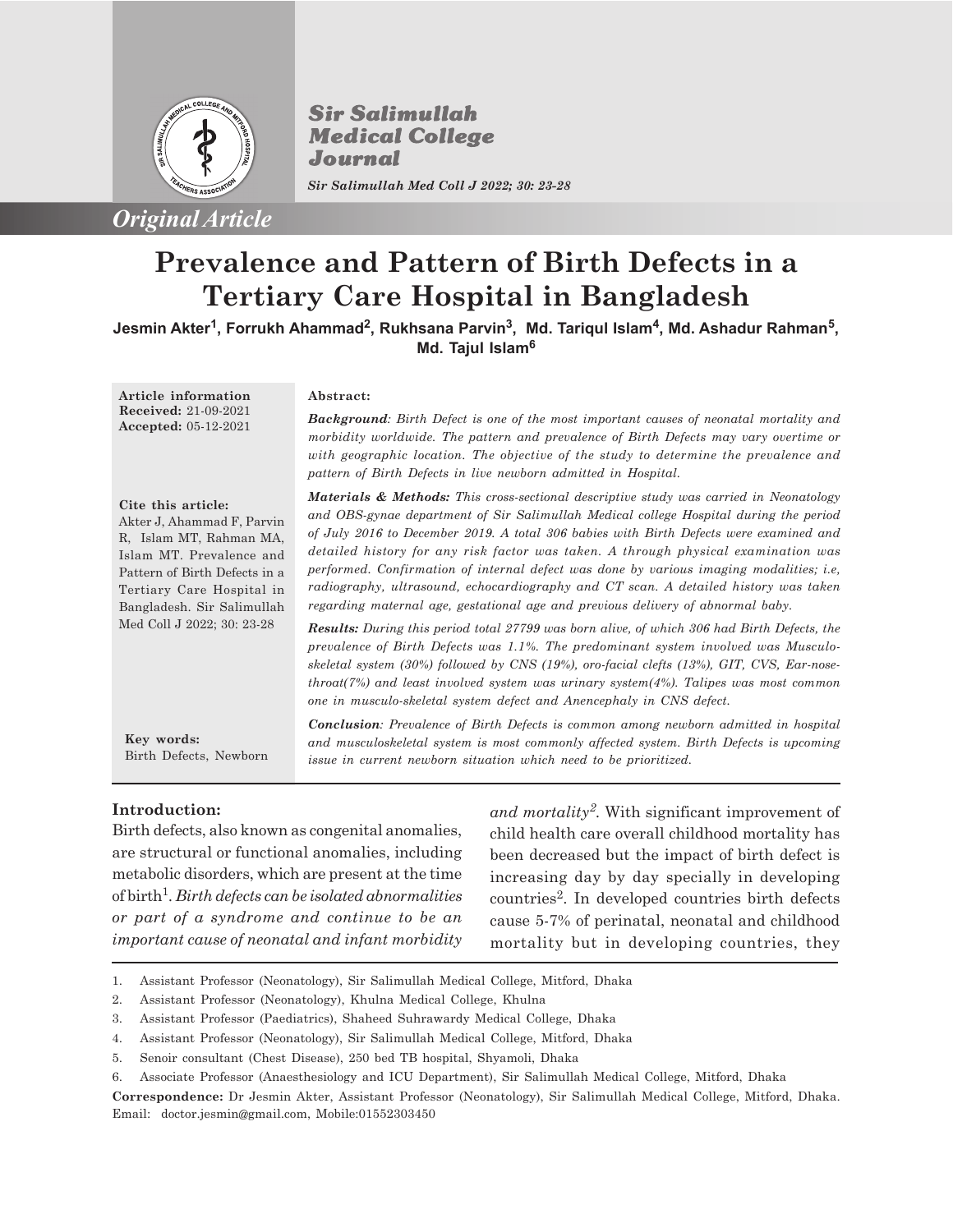contribute to about 30-35% of mortality and this proportion is progressively increasing. Every year more than 8.14 million children are born with serious birth defect due to genetic or environmental causes. Hundreds of thousands are born with serious birth defects of prenatal origin, including maternal exposure to environmental agents (teratogens) such as alcohol, rubella, syphilis and iodine deficiency that can cause harm a developing fetus<sup>3</sup>. Around 40% to 60% of congenital anomalies are of unknown etiology; 20% are attributed to a combination of heredity and other factors; 7.5% due to single gene mutations; 6% is caused by chromosomal abnormalities; and another 5% is due to maternal illnesses, such as diabetes or infection, or use of anticonvulsant or other drugs<sup>4</sup> . Serious birth defects can be lethal. For those who survive, these disorder can cause lifelong mental, physical, auditory or visual disability <sup>3</sup> . The pattern of congenital anomalies varies from region to region and also over time<sup>4</sup>. About 60% of the causes of congenital anomalies in humans are still unknown. However, in about 25% of congenital anomalies, the causes seem to be "multifactorial", indicating a complex interaction between genetic and environmental risk factors. A wide range of environmental risk factors have been associated with the occurrence of congenital anomalies<sup>1</sup>. The occurrence of congenital anomalies has also been associated with advanced maternal age, parental consanguinity, increasing birth order and low birth weight<sup>5</sup>. According to the literatures, birth defects are a major source of infant and child morbidity and mortality and single or multiple defects can occur in one or several organs of the children<sup>6.</sup> Some of the congenital anomalies may be life threatening, may impair function, hence an immediate management is required. The long-term disability caused by congenital anomalies may have a significant impact not only on a child's wellbeing and development, but also on families, health care systems and societies<sup>3</sup>.

With significant improvement of child health care overall childhood mortality has been decreased but the impact of birth defect is increasing day by day specially in developing countries. Birth defects are one of the four leading causes of neonatal mortality in Bangladesh which is about 12% of all neonatal deaths<sup>7</sup> . Birth defect are an important cause of still births and neonatal deaths in Bangladesh and contribute to chronic illnesses and disability among children. The burdens of birth defects are felt at a greater magnitude due to the increased presence of risk factors associated with birth defects compared to other countries. In addition, the problem of birth defects is overshadowed by other causes of child mortality and morbidity such as low birth weight, asphyxia, maternal and childhood infections, under-nutrition and other factors for which studies and actions regarding congenital anomalies are largely lacking. There has been a significant decline in infant and childhood mortality rates in most countries in the past two decades. This has primarily been due to extensive and successful use of immunization, control of diarrhoeal disorders, acute respiratory tract infections and improvement in health-care services through a focus on primary health care<sup>3</sup>. In Bangladesh, due to the low socio-economic status of most households, adverse environmental conditions, widespread existence of maternal infections and lack of awareness about birth defects, congenital anomalies have a higher rate of occurrence compared to developed countries. Many of the congenital anomalies can be prevented and treated. Important aspects of prevention and treatment include early recognition, micronutrient supplementation, vaccination, antenatal care and surgical intervention or reconstruction. For example simple preventive measures like the intake of folic acid during pregnancy can drastically reduce the incidence of neural tube defects. However, despite having the expertise and facilities to tackle the problem to some extent, the burden of congenital anomalies among children in Bangladesh poses a significant health problem largely due to insufficient studies and data especially on the variations or spectrum of the anomalies, inadequate prevention and intervention strategies and lack of awareness among people. Therefore this research, exploring the prevalence and various patterns of distribution of congenital anomalies, gives valuable epidemiologic information based on which further analytic studies can be undertaken and appropriate prevention and intervention strategies can be designed.

### **Methodology:**

This was a prospective hospital based crosssectional study with consecutive sampling of newborn babies with birth defect admitted in NICU of Sir Salimullah medical college and Mitford hospital from July 2016 to December 2019 . Total 306 newborn with birth defect were enrolled in the study. After inclusion, detailed relevant history was taken from the mother as well as from antenatal record which included maternal age,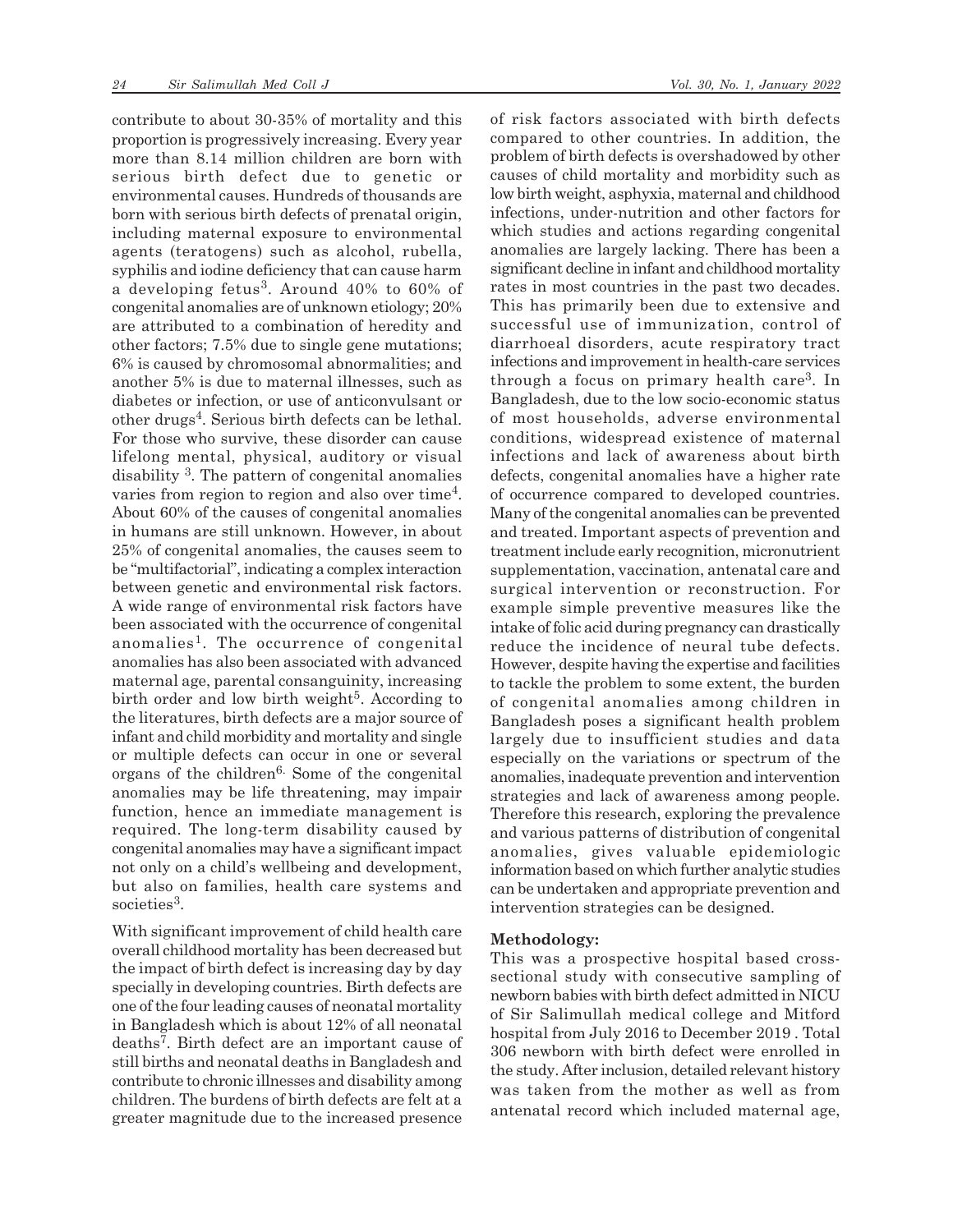consanguinity, gestational age, previous spontaneous abortion, birth defect in previous live birth, maternal history of diabetes mellitus, hypertention, hypothyroidism, infection with STORCH, history of received any anti convulsant, exposure to radiation and smoking during antenatal period and history of receiving peri conceptional folic acid during first trimester. All birth defect babies were categorized at birth as having major or minor anomalies, single or multiple anomalies by inspection by a neonatologist and classify according to ICD- 10 (International classification of Disease-10). The International Statistical Classification of Diseases and Related Health Problems 10th Revision (ICD-10) has described birth defects or congenital malformation in chapter XVII (Q00-Q99) which is titled as 'Congenital malformations, deformations and chromosomal abnormalities' and excludes: inborn errors of metabolism (E70-E90). It has classified birth defects into several body systems along with chromosomal abnormalities and for each category there is a specific code. To confirm the birth defect necessary radiological, ultrasonography, hematological and when possible genetic investigation were done. Clinical factors like associated complication in terms of co-morbidities during hospital stay, management option and outcome (discharge/ .referral/death) were documented. The babies with birth defect who need consultation from other department was taken and who requiring surgery were followed up in post operative ward. All other management was continued as per institutional guideline.

## **Result:**

This cross sectional descriptive study was carried out in the department of Neonatology of Sir Salimullah Medical college from July 2016 to December 2019. During the study period total 28220 babies was born of which 27799 was live born. A total 306 neonates had one or more congenital anomalies accounting a prevalenceof 1.1% (Table I). The demographic characteristics of study subject were describe in Table II. The congenital anomalies were more in male (M:F=2:1) and term inborn babies ranging birth weight between 2500 gm to 4000gm. The most prevalent birth defect were musculoskeletal system defect (30%) followed by central nervous system defect (19%), cleft lip/palate (13%) while the least were urinary system (1%) (Figure 1).



**Fig.-1:** *Distribution of Birth Defects by system affected as per ICD-10*

| <b>Table II</b>                               |
|-----------------------------------------------|
| Distribution of Neonatal variables in Newborn |
| with Birth Defect                             |

| Variable          | $\rm No$ | Frequency |
|-------------------|----------|-----------|
| Sex               |          |           |
| Male              | 181      | 59%       |
| Female            | 115      | 38%       |
| Ambiguous         | 10       | 3%        |
| Birth weight      |          |           |
| $1000 - 1500$     | 36       | 11.8%     |
| $1500 - 2500$     | 110      | 35.9%     |
| 2500-4000         | 160      | 52.3%     |
| Gestation         |          |           |
| Term              | 185      | 60%       |
| Preterm           | 116      | 38%       |
| Post term         | 1        | 0.3%      |
| Previable         | 4        | 1.3%      |
| Place of Delivery |          |           |
| Inborn            | 204      | 66.6%     |
| Outborn           | 102      | 33.3%     |

**Table I** *Prevalence of Birth Defects among Live born Newborn*

| Total birth July 2014 to | Total live | Total still | Total birth- | Prevalence of  |
|--------------------------|------------|-------------|--------------|----------------|
| December 2019            | birth      | birth       | defect       | Birth defects  |
| 28220                    | 27799      | 421         | 306          | $^{\circ}$ .1% |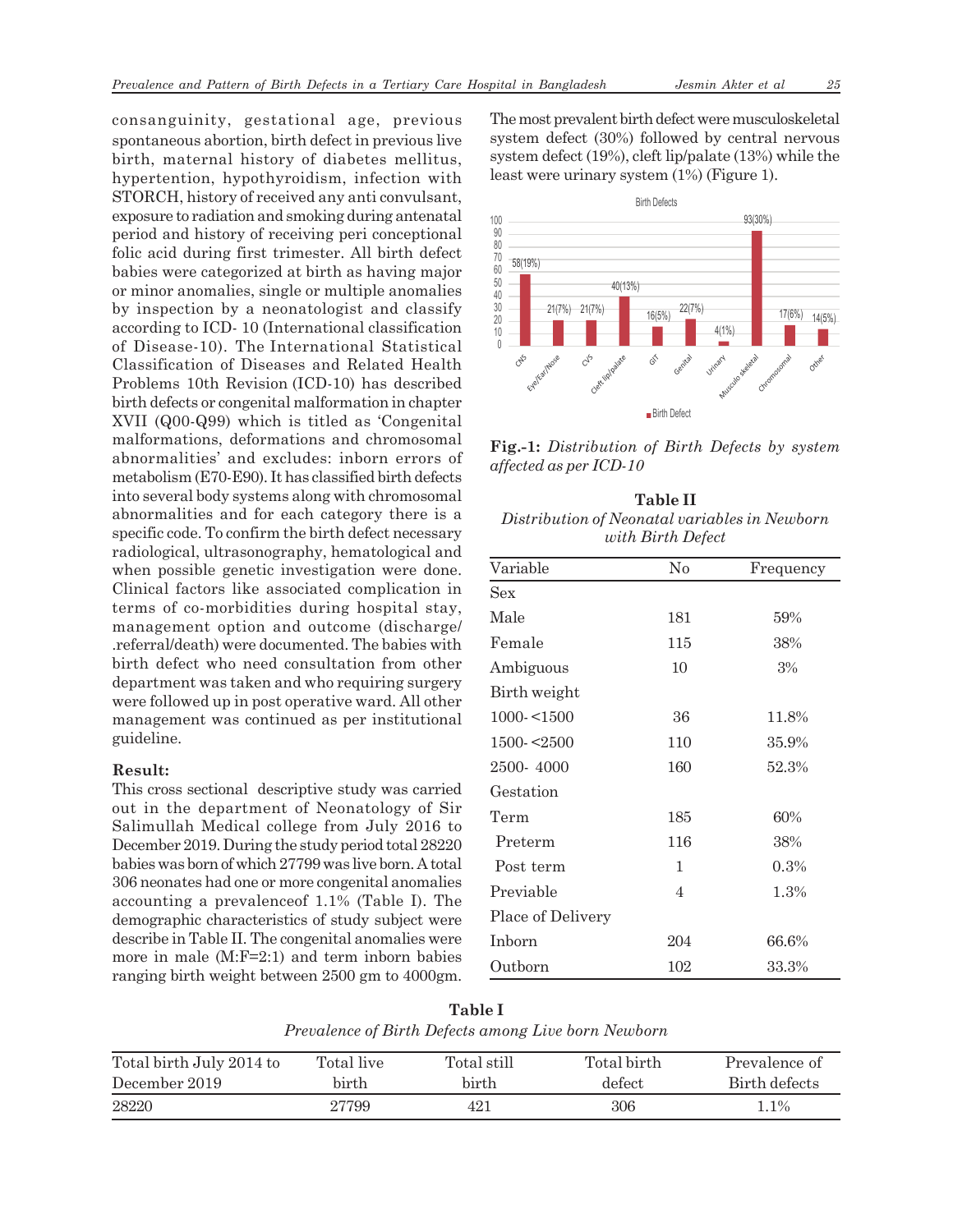In musculo-skeletal system, the most common defect identified were Talipes equinovarus ( 26) (Table-III). Regarding central nervous system defect, Anencephaly (17) were more prevalent followed by Lumber spina bifida without

hydrocephalus (14) (Table IV). The common visible major defects were Neural tube defects (19%) followed by Oro-facial clefts, Talipes, abdominal wall defects (Table V).

| anıe |
|------|
|------|

*Summary of most common system, Musculo-skeletal system of Birth Defect cases according to ICD-10 code*

| <b>Birth Defect Type</b>                                              | Ambiguous Female |                  | Male                    | Total                   |
|-----------------------------------------------------------------------|------------------|------------------|-------------------------|-------------------------|
| Q65.8 Other congenital deformities of hip                             | $\overline{0}$   | $\overline{0}$   | $\mathbf{1}$            | $\mathbf{1}$            |
| Q66.0 Talipes equinovarus                                             | $\boldsymbol{0}$ | 12               | 14                      | 26                      |
| Q66.4 Talipes calcaneovalgus                                          | $\overline{0}$   | 1                | $\mathbf{1}$            | $\overline{2}$          |
| Q66.5 Congenital pes planus                                           | $\overline{0}$   | $\boldsymbol{0}$ | 1                       | 1                       |
| Q66.6 Other congenital valgus deformities of feet                     | $\theta$         | $\overline{0}$   | 1                       | 1                       |
| Q66.8 Other congenital deformities of feet                            | 0                | 1                | 1                       | $\overline{\mathbf{2}}$ |
| Q66.80 Rocker bottom foot                                             | 0                | 0                | 1                       | 1                       |
| Q68.8 Other specified congenital musculoskeletal deformities          | 0                | 0                | 1                       | 1                       |
| Q69.0 Accessory finger(s)                                             | $\overline{0}$   | $\overline{2}$   | $\overline{\mathbf{2}}$ | 4                       |
| Q69.02 Accessory finger (s) -Postaxial                                | 0                | $\overline{2}$   | 0                       | $\rm{2}$                |
| $Q69.2$ Accessory toe(s)                                              | 0                | 1                | 0                       | 1                       |
| Q69.9 Polydactyly, unspecified                                        | 0                | $\overline{2}$   | 1                       | 3                       |
| Q70.2 Fused toes                                                      | 0                | $\boldsymbol{0}$ | 1                       | 1                       |
| Q71.2 Congenital absence of both forearm and hand                     | $\overline{0}$   | 1                | $\boldsymbol{0}$        | 1                       |
| Q71.3 Congenital absence of hand and finger(s)                        | $\theta$         | $\overline{0}$   | 1                       | 1                       |
| Q71.30 Congenital absence of finger(s)                                | 0                | 1                | $\overline{\mathbf{2}}$ | 3                       |
| Q71.31 Absence or hypoplasia of thumb                                 | 0                | $\boldsymbol{0}$ | 1                       | 1                       |
| Q71.4 Longitudinal reduction defect of radius                         | $\overline{0}$   | 0                | $\overline{2}$          | $\overline{2}$          |
| Q71.6 Lobster-claw hand                                               | $\boldsymbol{0}$ | $\overline{2}$   | $\boldsymbol{0}$        | $\overline{2}$          |
| Q72.1 Congenital absence of thigh and lower leg with foot present     | $\boldsymbol{0}$ | $\boldsymbol{0}$ | 1                       | 1                       |
| $Q72.30$ Congenital absence or hypoplasia of toe(s) with remainder of | $\boldsymbol{0}$ | 1                | 0                       | 1                       |
| Q72.4 Longitudinal reduction defect of femur                          | $\boldsymbol{0}$ | 1                | 0                       | 1                       |
| Q72.5 Longitudinal reduction defect of tibia                          | $\overline{0}$   | 1                | 0                       | 1                       |
| Q72.6 Longitudinal reduction defect of fibula                         | $\overline{0}$   | 1                | 0                       | 1                       |
| Q72.8 Other reduction defects of lower limb(s)                        | 0                | 1                | 0                       | 1                       |
| Q74.0 Other congenital malformations of upper limb(s), including      | $\boldsymbol{0}$ | $\boldsymbol{0}$ | 1                       | 1                       |
| Q74.3 Arthrogryposis multiplex congenita                              | $\boldsymbol{0}$ | 1                | 3                       | 4                       |
| Q76.3 Congenital scoliosis due to congenital bony malformation        | $\boldsymbol{0}$ | $\overline{2}$   | 1                       | 3                       |
| Q76.30 Single hemivertebra with congenital scoliosis                  | $\boldsymbol{0}$ | $\boldsymbol{0}$ | 1                       | 1                       |
| Q76.4 Other congenital malformations of spine, not associated with    | $\mathbf{0}$     | 1                | 0                       | 1                       |
| Q77.1 Thanatophoric short stature                                     | $\boldsymbol{0}$ | 0                | 1                       | 1                       |
| Q77.4 Achondroplasia                                                  | $\boldsymbol{0}$ | 1                | $\mathbf{1}$            | $\overline{2}$          |
| Q78.9 Osteochondrodysplasia, unspecified                              | $\boldsymbol{0}$ | 1                | $\boldsymbol{0}$        |                         |
| Q79.0 Congenital diaphragmatic hernia                                 | $\boldsymbol{0}$ | $\boldsymbol{0}$ | 1                       | 1                       |
| Q79.2 Exomphalos                                                      | $\overline{2}$   | 3                | 4                       | 9                       |
| Q79.3 Gastroschisis                                                   | 1                | 3                | 1                       | 5                       |
| Q79.4 Prune belly syndrome                                            | $\boldsymbol{0}$ | 0                | 1                       | 1                       |
| Q79.80 Congenital constriction bands                                  | $\boldsymbol{0}$ | 1                | $\boldsymbol{0}$        | 1                       |
| Total                                                                 | 3                | 43               | 47                      | 93                      |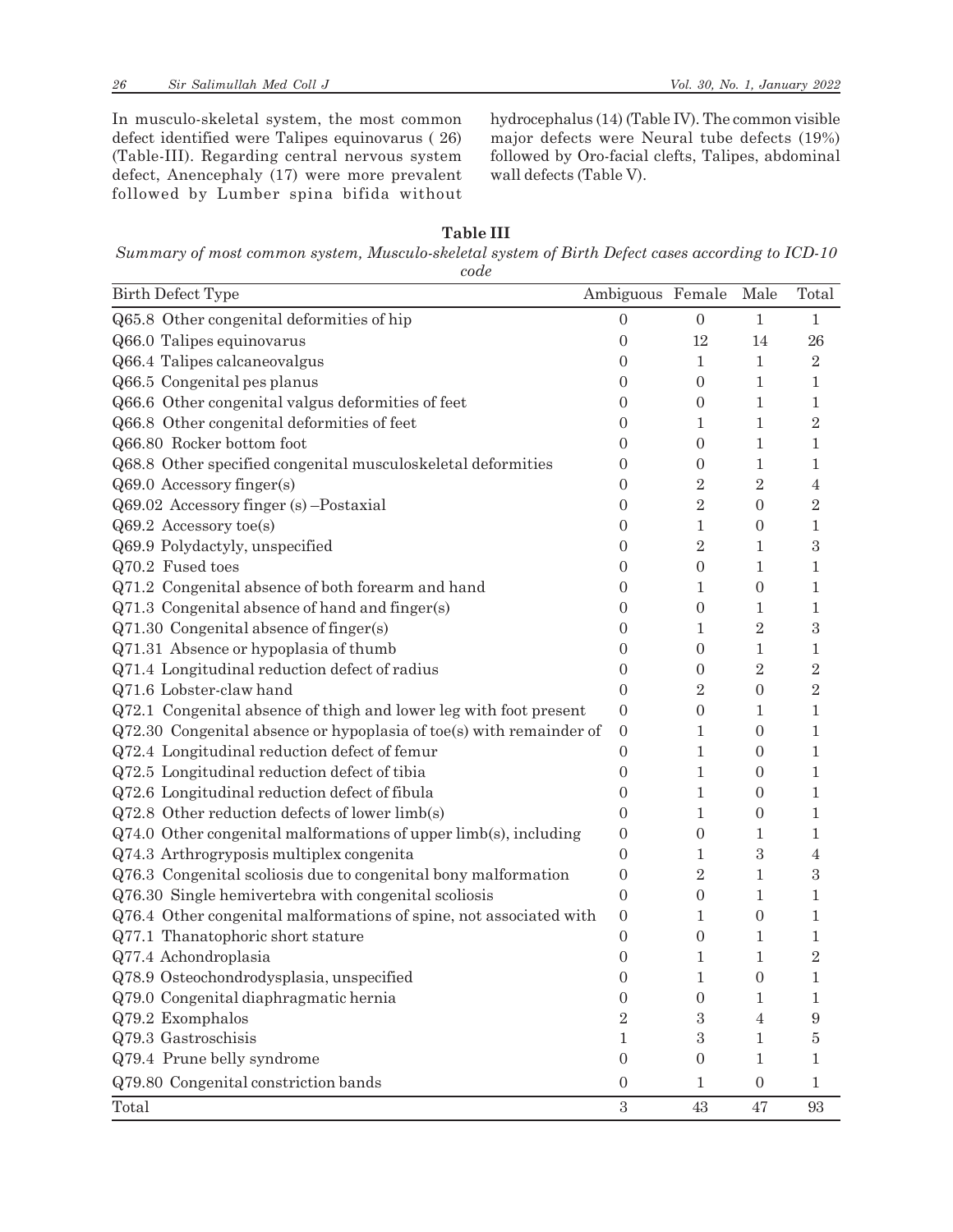| <b>Birth Defect Type</b>                          | Ambiguous        | Female   | Male                    | Total          |
|---------------------------------------------------|------------------|----------|-------------------------|----------------|
| Q00.00 Anencephaly                                | 0                | 10       | 7                       | 17             |
| Q00.1 Craniorachischisis                          | $\mathbf{0}$     | 1        | 0                       | 1              |
| Q01.0 Frontal encephalocele                       | $\left( \right)$ | 1        | $\Omega$                | 1              |
| Q01.2 Occipital encephalocele                     | 0                | 1        | 3                       | 4              |
| Microcephaly<br>Q <sub>02</sub>                   | 0                | 0        | 1                       | 2              |
| Q03 Congenital hydrocephalus                      | $\left( \right)$ | $\Omega$ | 6                       | 6              |
| Q03.0 Malformations of aqueduct of Sylvius        | $\left( \right)$ | $\Omega$ | 1                       | 1              |
| Q03.8 Other congenital hydrocephalus              | 0                | 1        | 0                       | 1              |
| Q03.9 Congenital hydrocephalus, unspecified       | $\mathbf{0}$     | 0        | 1                       | 1              |
| Q04.00 Agenesis of corpus callosum                | $\left( \right)$ | 1        | $\Omega$                | 1              |
| Q04.35 Hydranencephaly                            | $\mathbf{0}$     | 1        | $\Omega$                |                |
| Q04.61 Single congenital cerebral cyst            | $\left( \right)$ | 0        | 1                       | 1              |
| Q05.2 Lumbar spina bifida with hydrocephalus      | $\left( \right)$ | 2        | 1                       | З              |
| Q05.5 Cervical spina bifida without hydrocephalus | $\left( \right)$ | $\theta$ | 1                       | 1              |
| Q05.6 Thoracic spina bifida without hydrocephalus | $\left( \right)$ | 0        | $\overline{\mathbf{2}}$ | $\overline{2}$ |
| Q05.7 Lumbar spina bifida without hydrocephalus   | $\left( \right)$ | 4        | 10                      | 14             |
| Q05.9 Spina bifida, unspecified                   | $\mathbf{0}$     | 1        | $\boldsymbol{0}$        | 1              |
| Q06.1 Hypoplasia and dysplasia of spinal cord     | $\Omega$         | 1        | $\overline{0}$          | 1              |
| Total                                             | $\Omega$         | 24       | 34                      | 58             |

**Table IV** *Summary of 2nd common system, CNS Defects according to ICD-code 10*

## **Discussion:**

Congenital anomalies are among the major causes of childhood morbidity and mortaliy in many countries. This study was attempt to find out the congenital anomalies among the newborn admitted in NICU and post natal ward of Gynae-Obstetric department of Sir Salimullah Medical college. The prevalence of Birth defects in our study was 1.1% which were similar with that of Singh et al. study from India<sup>8</sup> who reported 1.5% and Golalipour et al. from Iran who reported 1.01%<sup>9</sup> and Desai et al. from Bombay10 and Tahsinul et al. from Bangladesh.11 The low prevalence in our study was due to exclusion of stillborn and aborted cases which were included in other studies. The pattern of birth defect may vary over time or with geographical location reflecting a complex interaction of known and unknown genetic and environmental factors including socio-cultural, racial and ethnic variable $^{12}$ .

In this study, the most prevalent birth defect were seen in musculoskeletal system (30%) followed by central nervous system(19%), oro-facial clefts(13%), genital, ear/eye/nose and cardiovascular system (7%) and least involved system were urinary system (4%) defects.. In musculoskeletal system, most common defect was Talipes (9.4%). These finding was consistant with Sankar S et al. study done in India who found musculoskeletal system was most common system involved (33.2%) of which Talipes was more common.13 Similar finding was observed in other studies done by Sing et al. , Dasie et al. in India and Masuda et al. in Iran studies (30.6% and  $(30.1\%)$  respectively.<sup>8,9,10</sup> Another study done by Amin T et al. from Bangladesh, found that Talipes was the most frequent birth defect in his study population<sup>11</sup> Some studies however recorded higher incidence of CNS malformation followed by musculoskeletal system. Hossain et al. found that CNS malformation were (20.35%) more common followed by musculo-skeletal system $(18.58\%)$ <sup>15</sup> and Fatema et al. from Bangladesh observed that CNS was the most commonest defect of which hydrocephalus was